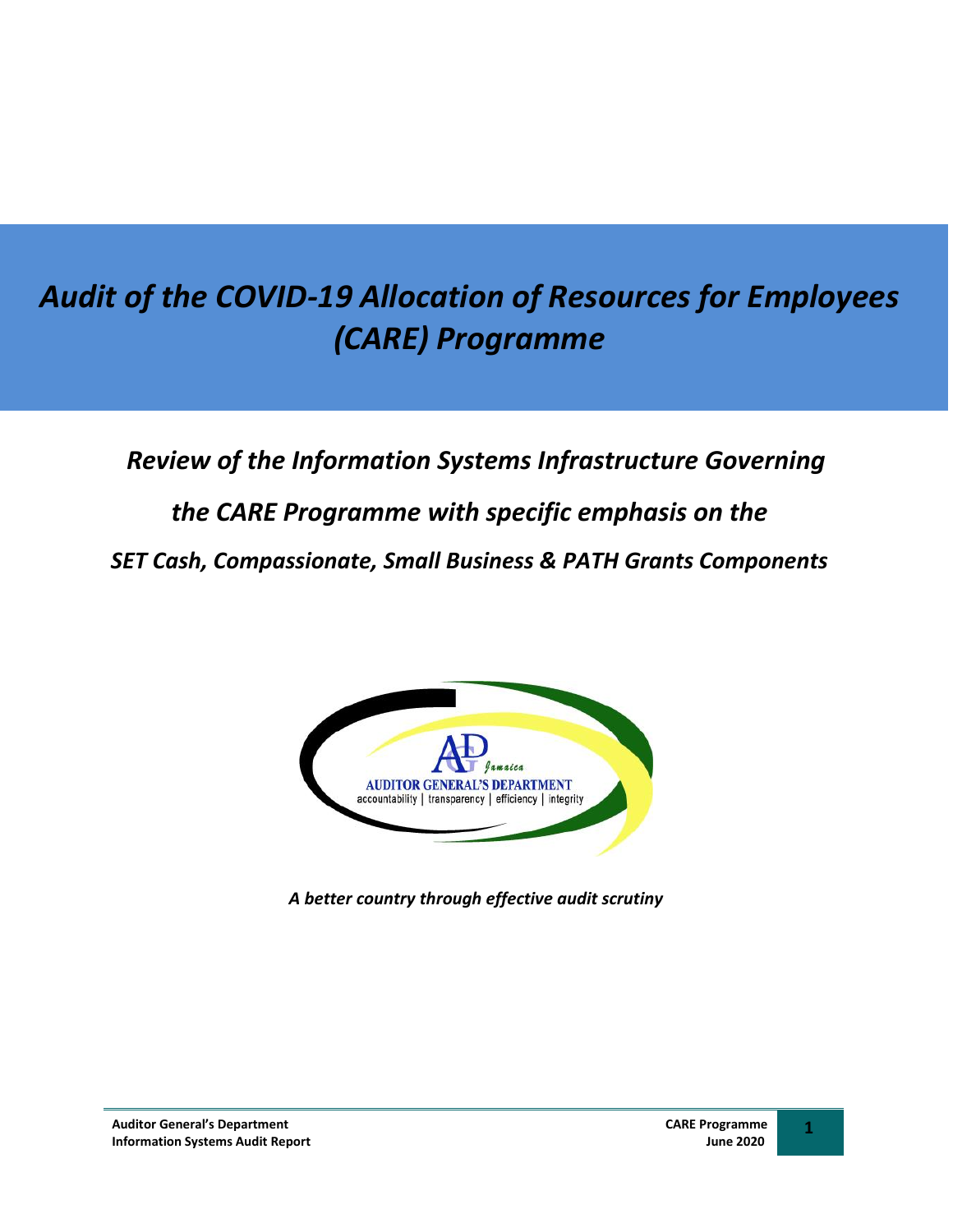The Auditor General is appointed by the Governor General and is required by the Constitution, the Financial Administration and Audit Act, other sundry acts and letters of engagement, to conduct audits at least once per year of the accounts, financial transactions, operations and financial statements of central government ministries and departments, local government agencies, statutory bodies and government companies.

The Department is headed by the Auditor General, Pamela Monroe Ellis, who submits her reports to the Speaker of the House of Representatives in accordance with Section 122 of the Constitution of Jamaica and Section 29 of the Financial and Administration and Audit Act.

This report was prepared by the Auditor General's Department of Jamaica for presentation to the House of Representatives.



Auditor General of Jamaica Auditor General's Department 40 Knutsford Boulevard Kingston 5, Jamaica, W.I**.** [www.auditorgeneral.gov.jm](http://www.auditorgeneral.gov.jm/)

**Vision** *A better country through effective audit scrutiny*.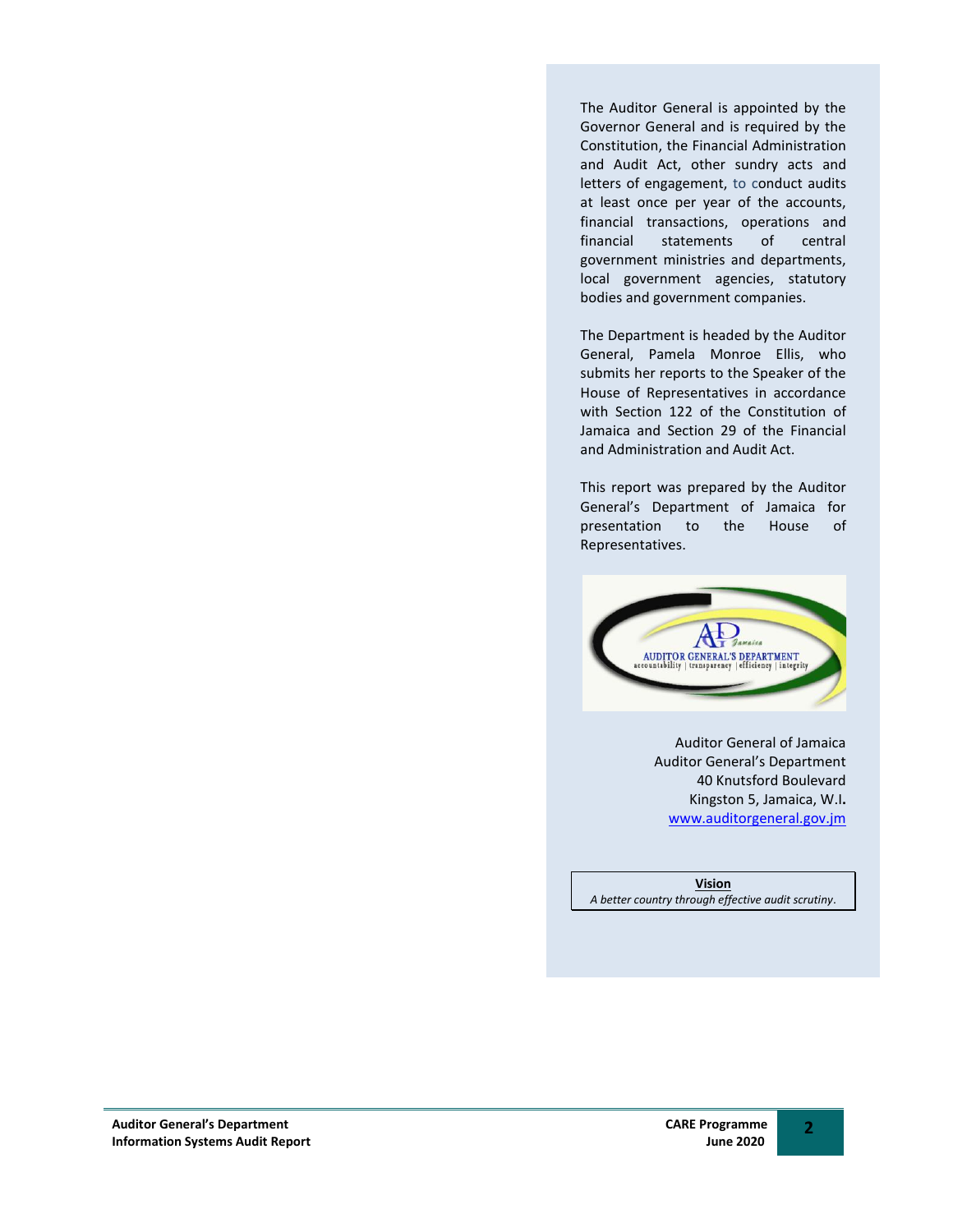# **TABLE OF CONTENTS**

 $\overline{\mathbf{3}}$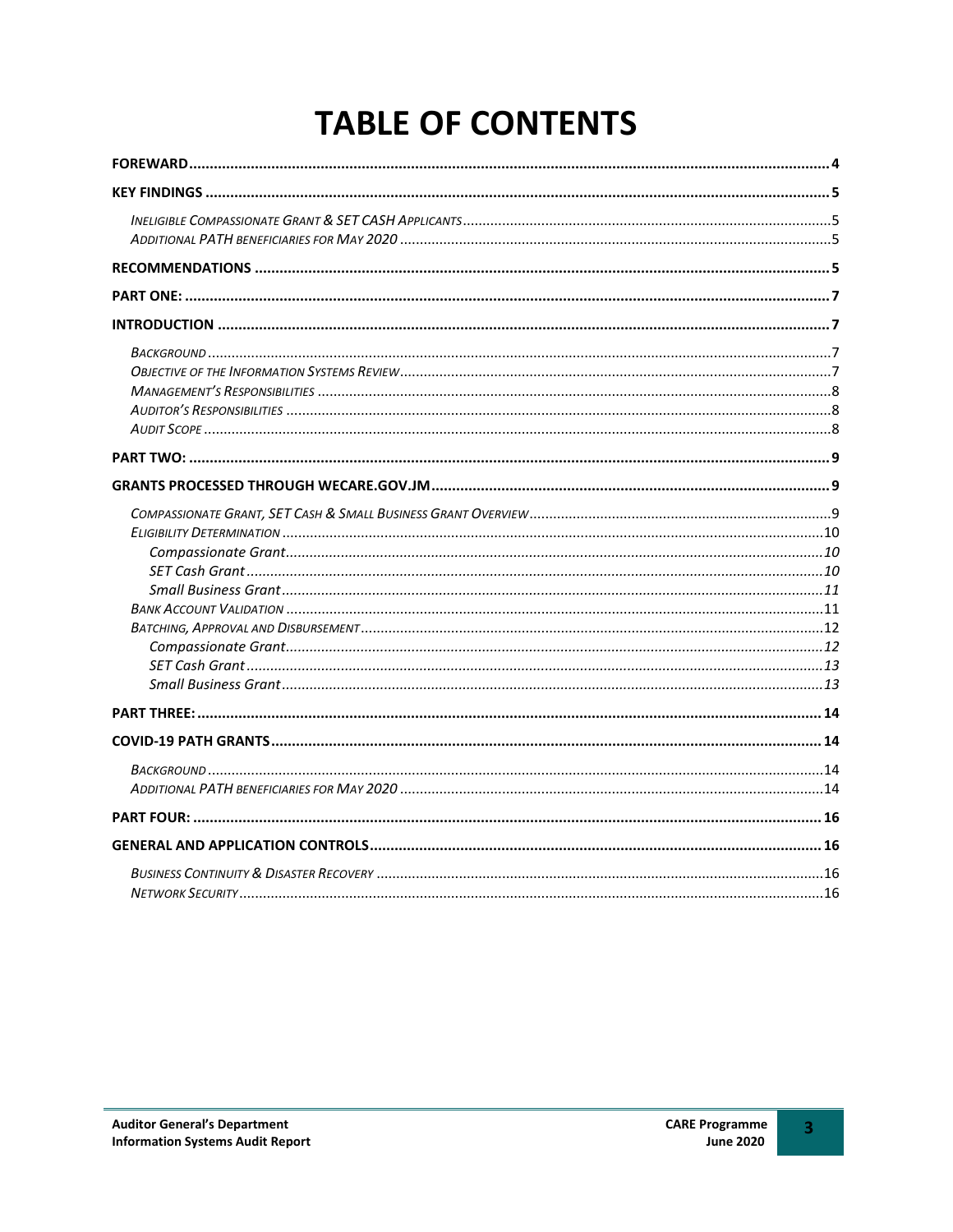# **FOREWARD**

This represents the second in a series of reports on the results of the audit of the *COVID-19 Allocation of Resources for Employees* (CARE) Programme.

This phase of the audit sought to determine if there was compliance with the eligibility, processing and disbursement guidelines pertaining to the *SET Cash* and *Small Business Grants* components as well as assess additional controls over the processing of *Compassionate Grants* to determine the effectiveness of the bank validation controls, and the reliability of the batching, approval and disbursement processes. I also undertook an assessment of the risks associated with the payment of the COVID-19 PATH Grant to determine whether reliance can be placed on the systems and processes used in administering the Grant under this component of the *CARE Programme*.

I am satisfied that there was compliance with the eligibility rules relating to the *Small Business Grants* component, and that the controls over the bank validation, batching, approval and disbursement processes relating to the *Compassionate Grant, SET Cash and Small Business Grants* were reliable and operated effectively. Though the *SET Cash* eligibility controls operated as designed, the efficiency of the eligibility determination process has been impacted by anomalies associated with the P45s submitted by employers in relation to their payroll tax returns. The review of the COVID-19 PATH Grant payments revealed that approximately nine per cent of the additional beneficiaries on the May 2020 payments list were previously terminated and should not have been included on the list. The Ministry of Labour and Social Security indicated that a review is being undertaken with a view to strengthening the relevant controls to prevent a recurrence. I intend to undertake a further review of the *PATH Programme* in keeping with the AuGD's Strategic Audit Plan.

I wish to thank my staff and the management of eGov Jamaica, Tax Administration Jamaica, the Ministry of Finance and the Public Service and the Ministry of Labour and Social Security for their responsiveness and courtesies extended to me and my staff.

Pamela Monroe Ellis, FCCA, FCA Auditor General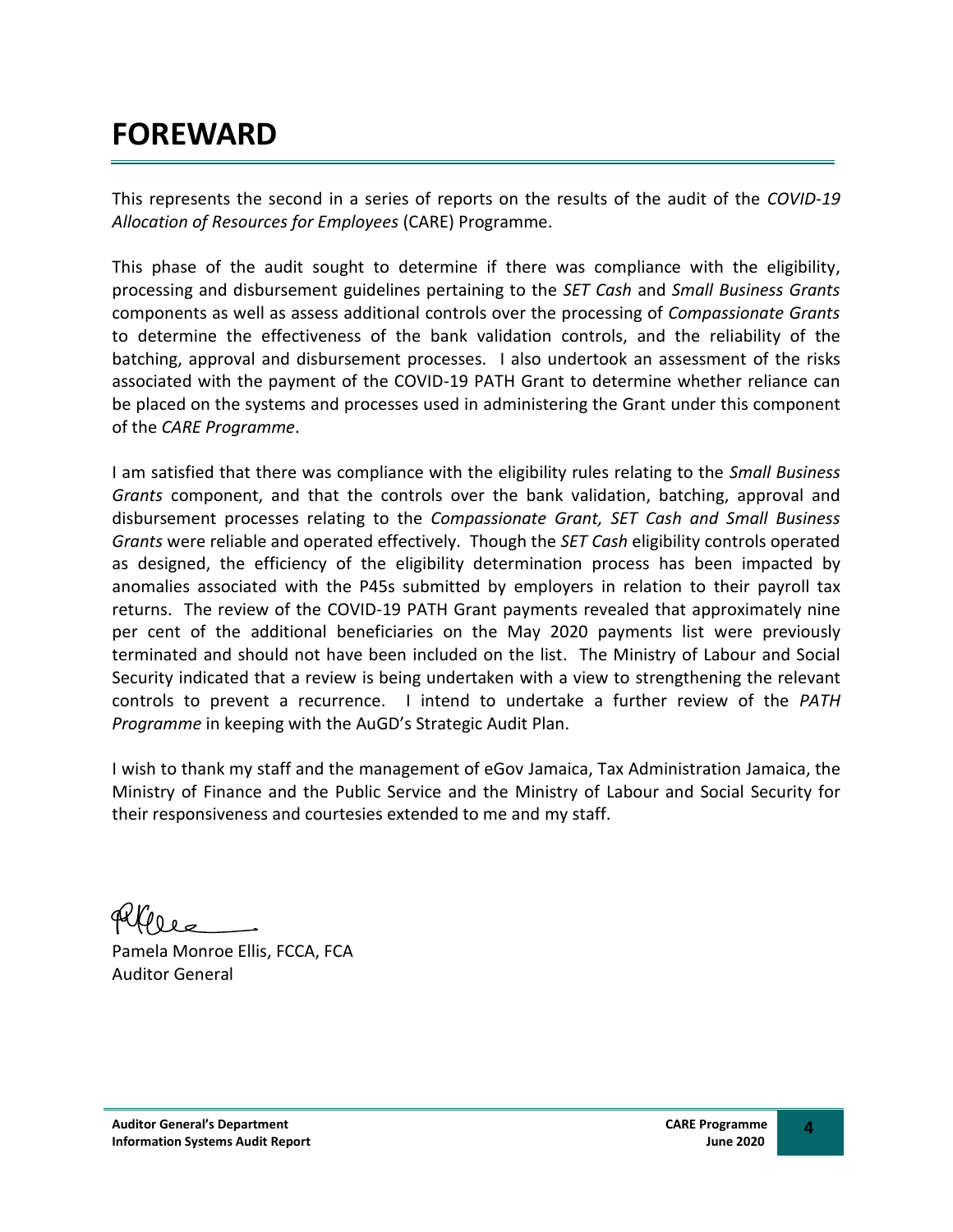# <span id="page-4-0"></span>**KEY FINDINGS**

# <span id="page-4-1"></span>*Ineligible Compassionate Grant & SET CASH Applicants*

- **1.** In response to our previous audit report, eGov Jamaica Limited (eGovJa) and Tax Administration Jamaica (TAJ) conducted additional eligibility tests, which resulted in *1,442 Compassionate Grant applicants being classified as ineligible* primarily because their names appeared on either a monthly or annual return that was submitted late to TAJ. eGovJa indicated that further analysis will be required because approximately 61% or 886 of the 1,442 affected applicants are likely to be pensioners who are being paid from their former employer's payroll resulting in them appearing on a monthly return. Pensioners are eligible as per the policy of the *CARE Programme*, however, these applicants were flagged as ineligible in the system because they appeared on a recent monthly payroll return.
- **2.** *Fifty-six SET Cash grant applicants were ineligible* because of anomalies associated with the P45s in relation to the payroll tax returns, including multiple and or amended P45s, submitted by employers. Eleven of these applicants were already paid *SET Cash* grants for April 2020.
- **3.** We identified 1,813 applicants who only appeared on a March 2020 payroll tax return (the qualifying month) and was terminated the same month. These cases were forwarded to TAJ for further investigation.

## <span id="page-4-2"></span>*Additional PATH beneficiaries for May 2020*

**4.** We found that only 3,145 or 35 percent of the 8,933 additional beneficiaries on the May 2020 payments list had a "registered " status indicating that they had met all criteria for the PATH Programme and had submitted the required documents and signed the requisite agreement. The Ministry of Labour and Social Security (MLSS) reported that 776 terminated individuals were "*inadvertently included in the May 2020 payment…due to a glitch in the Beneficiary Management Information System (BMIS)*" while the remaining beneficiaries relate to new applicants who had not yet signed the requisite agreement letter and applicants who successfully completed the reapplication process but also did not re-sign an agreement letter. MLSS indicated that "*the requirement to sign the Agreement Letter was relaxed owing to social distancing, reduced office hours and other measures implemented by the Government in response to the COVID-19 pandemic"*.

# <span id="page-4-3"></span>**Recommendations**

**1.** eGovJa and the Ministry of Finance should take the necessary steps to ensure that the *SET Cash* payments to the eleven ineligible applicants are discontinued and the amounts previously paid recovered.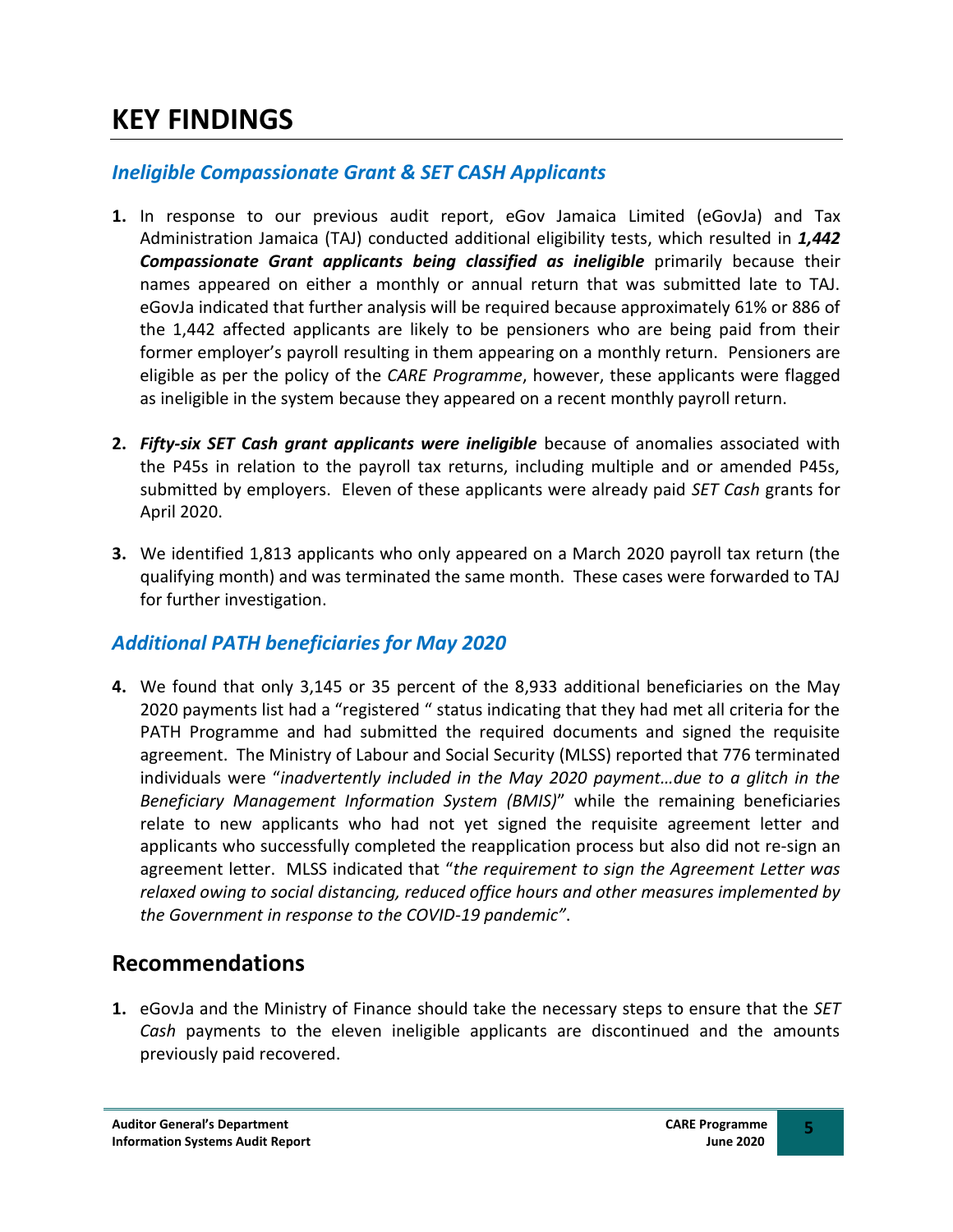**2.** MLSS should take the necessary steps to ensure that only legitimate beneficiaries who have satisfied all the requisite criteria are paid the COVID-19 PATH Grants.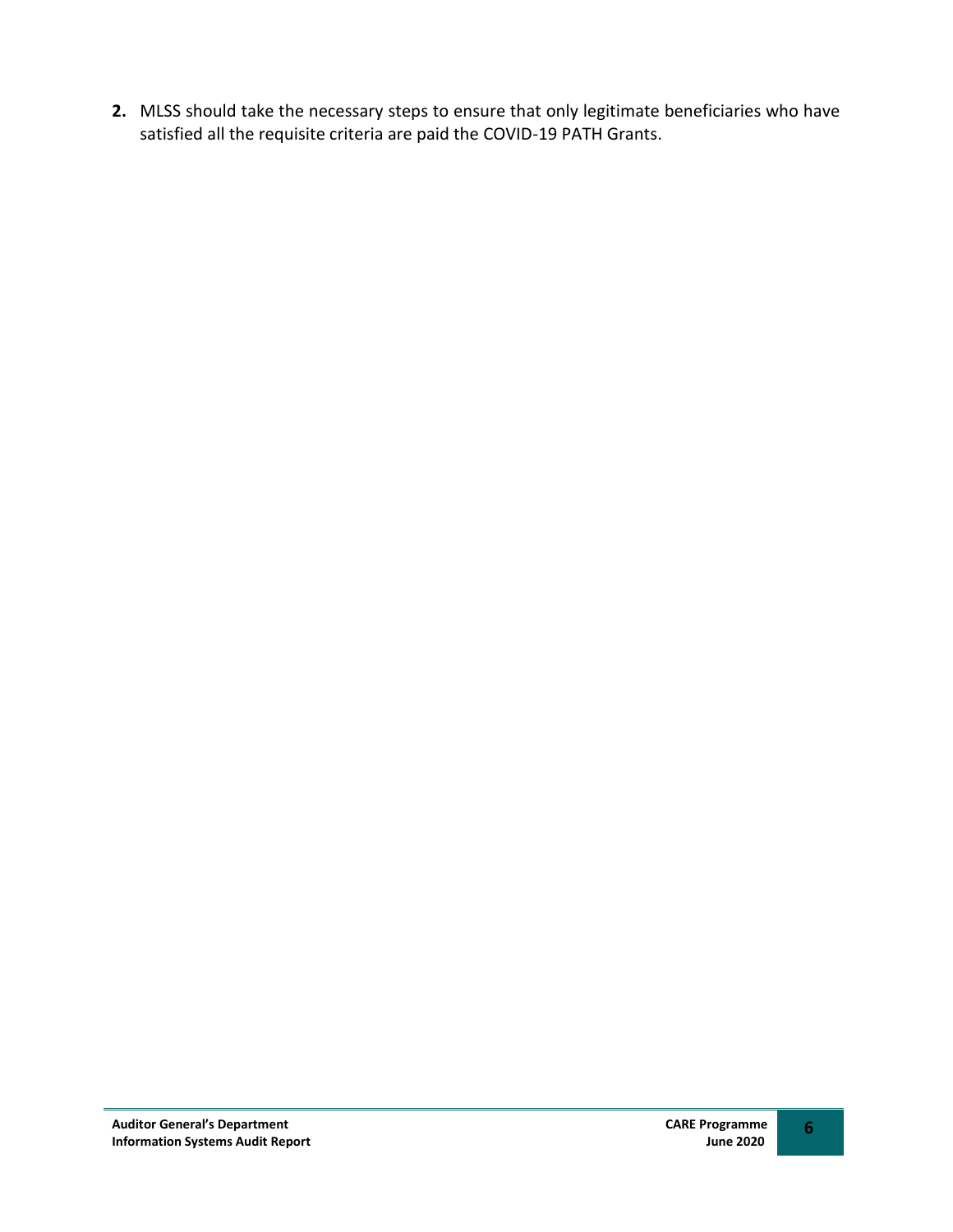#### <span id="page-6-2"></span><span id="page-6-1"></span><span id="page-6-0"></span>*Background*

- **1.1.** The *COVID-19 Allocation of Resources for Employees (CARE) Programme* is a temporary cash transfer programme to individuals and businesses to cushion the economic impact of the COVID-19 pandemic. The systems to deliver a targeted intervention of this scale have been built from scratch by a multidisciplinary team from the Ministry of Finance and the Public Service (MoFPS), the Accountant General's Department (AGD), Tax Administration Jamaica (TAJ) and eGov Jamaica Limited (eGovJa). As much as is possible, applications to the *CARE Programme* will be electronic through the <https://wecare.gov.jm/> website.
- **1.2.** The *CARE Programme* is broad in scope with benefits for a wide range of individuals and businesses who are likely to be affected. The *CARE Programme* is comprised of the following nine components.
	- 1. SET Cash Supporting Employees with Transfer of Cash
	- 2. BEST Cash Business Employee Support & Transfer of Cash
	- 3. COVID-19 General Grants
	- 4. COVID-19 Compassionate Grants
	- 5. COVID-19 Path Grants
	- 6. COVID-19 Small Business Grants
	- 7. COVID-19 Tourism Grants
	- 8. COVID-19 Student Loan Relief
	- 9. Other COVID-19 Support Programmes (Funding allocation for the Constituency Development Fund-CDF, small farmers through the Ministry of Industry, Commerce, Agriculture and Fisheries and for the Poor Relief Fund.)
- **1.3.** Applications for and the management of the BEST Cash, SET Cash, General Grant, Small Business Grant and Compassionate Grant elements of the programme are managed through a custom-built GOJ portal, [www.wecare.gov.jm.](http://www.wecare.gov.jm/)

## <span id="page-6-3"></span>*Objective of the Information Systems Review*

**1.4.** The general objective of the *Information Systems Review* is to assess the risks associated with the *CARE Programme*, evaluate the control framework and determine whether reliance can be placed on the systems and processes used in administering the programme, in particular, the *Compassionate Grants*, *SET Cash*, *Small Business Grants* and the COVID-19 PATH Grant components to provide reasonable assurance that only qualified and legitimate applicants benefit under these components.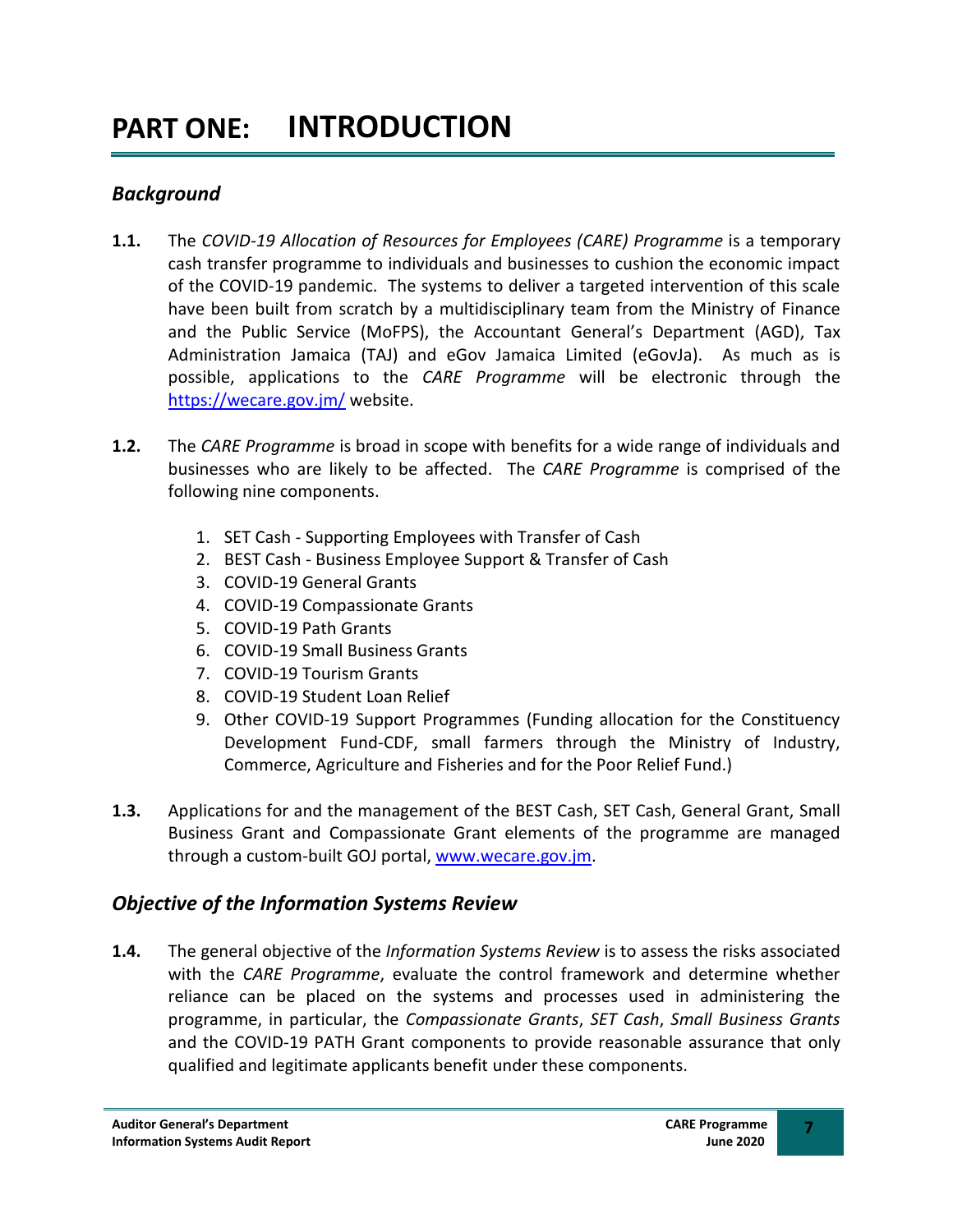## <span id="page-7-0"></span>*Management's Responsibilities*

- **1.5.** Management is responsible for designing, implementing and maintaining internal controls relevant to the activities of the *CARE Programme* to ensure that errors and irregularities, including fraud are prevented or detected. It is the responsibility of management to ensure that the internal controls are designed and managed in accordance with the requirements of the *CARE Programme*, the Financial Administration and Audit Act and other government regulations and best practices.
- **1.6.** Management is responsible for providing us with:
	- I. Access to all information of which management is aware that is relevant to the *CARE Programme*;
	- II. Additional information that may be requested from management for the purpose of the audit; and
	- III. Unrestricted access to all relevant systems and persons from whom we determine it necessary to obtain audit evidence.

# <span id="page-7-1"></span>*Auditor's Responsibilities*

**1.7.** The *Information Systems Review* was conducted in accordance with auditing standards issued by the International Organisation of Supreme Audit Institutions. Those standards require that I comply with ethical requirements, plan and perform the audit to obtain reasonable assurance that reliance may be placed on the internal controls over the *CARE Programme* and that the transactions were executed in accordance with the relevant guidelines.

# <span id="page-7-2"></span>*Audit Scope*

- **1.8.** The *Information Systems Review* included a review of the key information technology systems used in the *CARE Programme* (*CARES Portal System and the Revenue Administration Information System*-RAiS), the *PATH* Programme, related documents, interviews with management and staff, key stakeholders, and analysis of information provided by eGov Jamaica, Tax Administration Jamaica, Ministry of Finance, Accountant General's Department and the Ministry of Labour and Social Security.
- **1.9.** The procedures selected was based on the auditor's judgement, including the assessment of the risks of fraud or error. Because of the test nature and other inherent limitations of an audit, and any accounting, information technology and internal control system, there is an unavoidable risk that some errors may remain undiscovered. In conducting risk assessments, I considered internal controls relevant to the *CARE Programme*, in order to design audit procedures and obtain sufficient appropriate evidence to support my conclusion.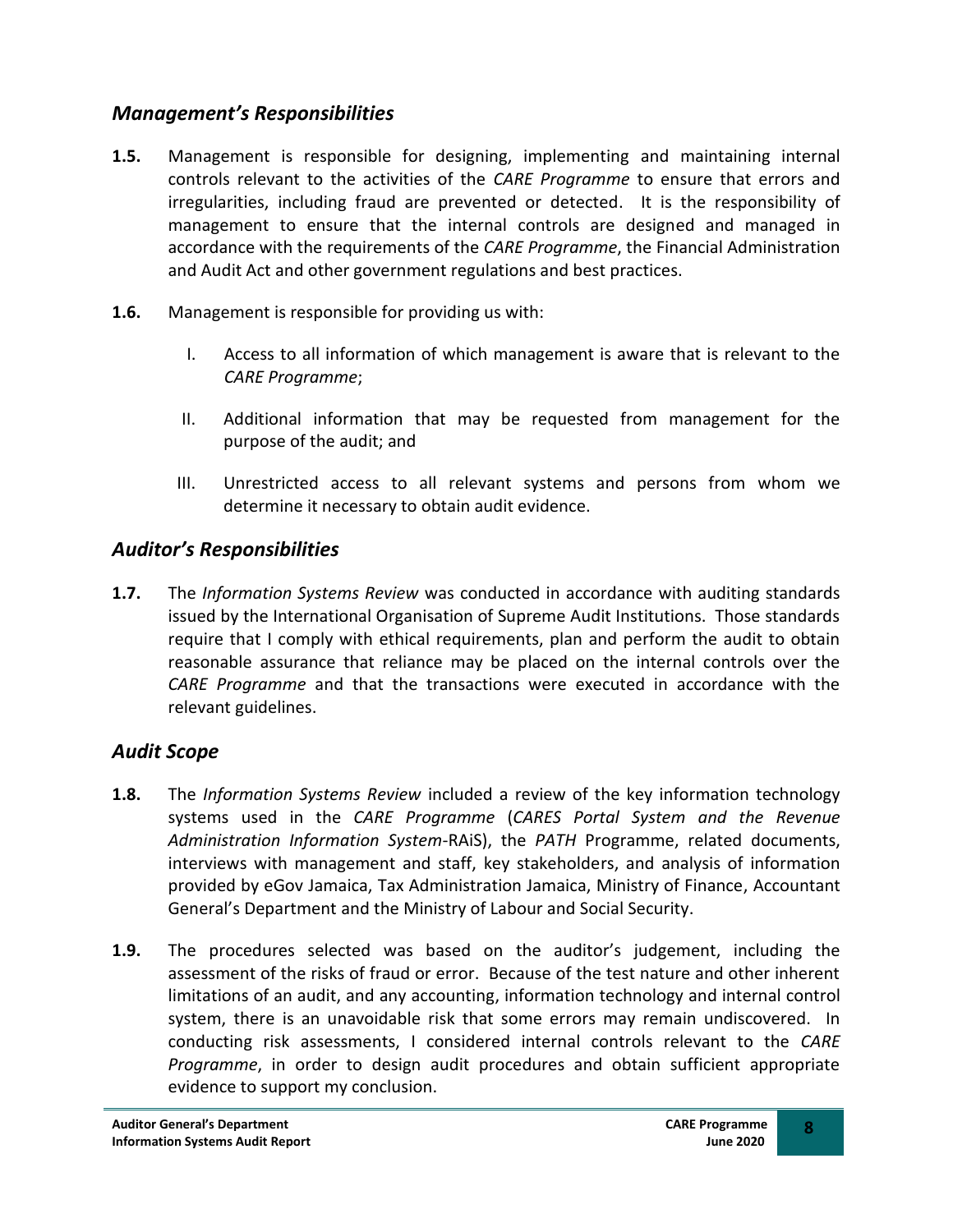# <span id="page-8-1"></span><span id="page-8-0"></span>**PART TWO: Grants Processed through WECARE.GOV.JM**

#### <span id="page-8-2"></span>*Compassionate Grant, SET Cash & Small Business Grant Overview<sup>1</sup>*

**2.1.** The *COVID-19 Compassionate Grant* is available to anyone in need who completes the required application form, is not formally employed, has not received, and does not intend to apply for any other cash benefit under the *CARE Programme*, with the exception of the *COVID-19 PATH Grant*. To be eligible for a *COVID-19 Compassionate Grant* an individual must possess a valid TRN and must not be on a *PAYE Return* (SO2- Annual Return<sup>2</sup> or SO1-Monthly Return<sup>3</sup>) indicating that they are employed. Applications for the *Compassionate Grant* were open from April 9, 2020 to April 16, 2020.



*\$10,000 one-time payment*

**2.2.** The *Supporting Employees with Transfer of Cash (SET Cash) Programme* will provide temporary cash transfers to individuals where it can be verified that they lost their employment on or after March 10, 2020. Applicants will qualify for a *SET Cash* grant if they were employed prior to March 10, 2020 and statutory deductions were paid on their behalf; were laid off or terminated after March 10, 2020 and before June 30, 2020. Evidence of this will be required in the form of a P45 form uploaded by their employer with the names and taxable incomes of all persons temporarily laid off or terminated; had taxable income less than or equal to \$1.5 million per annum as verified by the RAiS Tax Administration System.



**2.3.** All small businesses with sales of \$50 million or less, who filed taxes in the 2019/20 financial year, and who filed payroll returns indicating that they have employees, will be eligible for a *one-time COVID-19 Small Business Grant of \$100,000*. A business will qualify for a Small Business Grant if the business had average sales less than or equal to

<sup>1</sup> *https://www.wecare.gov.jm/*

<sup>&</sup>lt;sup>2</sup> Annual Return is completed by every employer to make a return of the pay and statutory deductions of every person who was in their employment (whether full-time, part-time or temporary) for the stated year. <sup>3</sup> Employer's monthly statutory remittance (payroll deductions) is completed by all employers who are required to deduct and pay over statutory contributions and taxes on behalf of their

employees.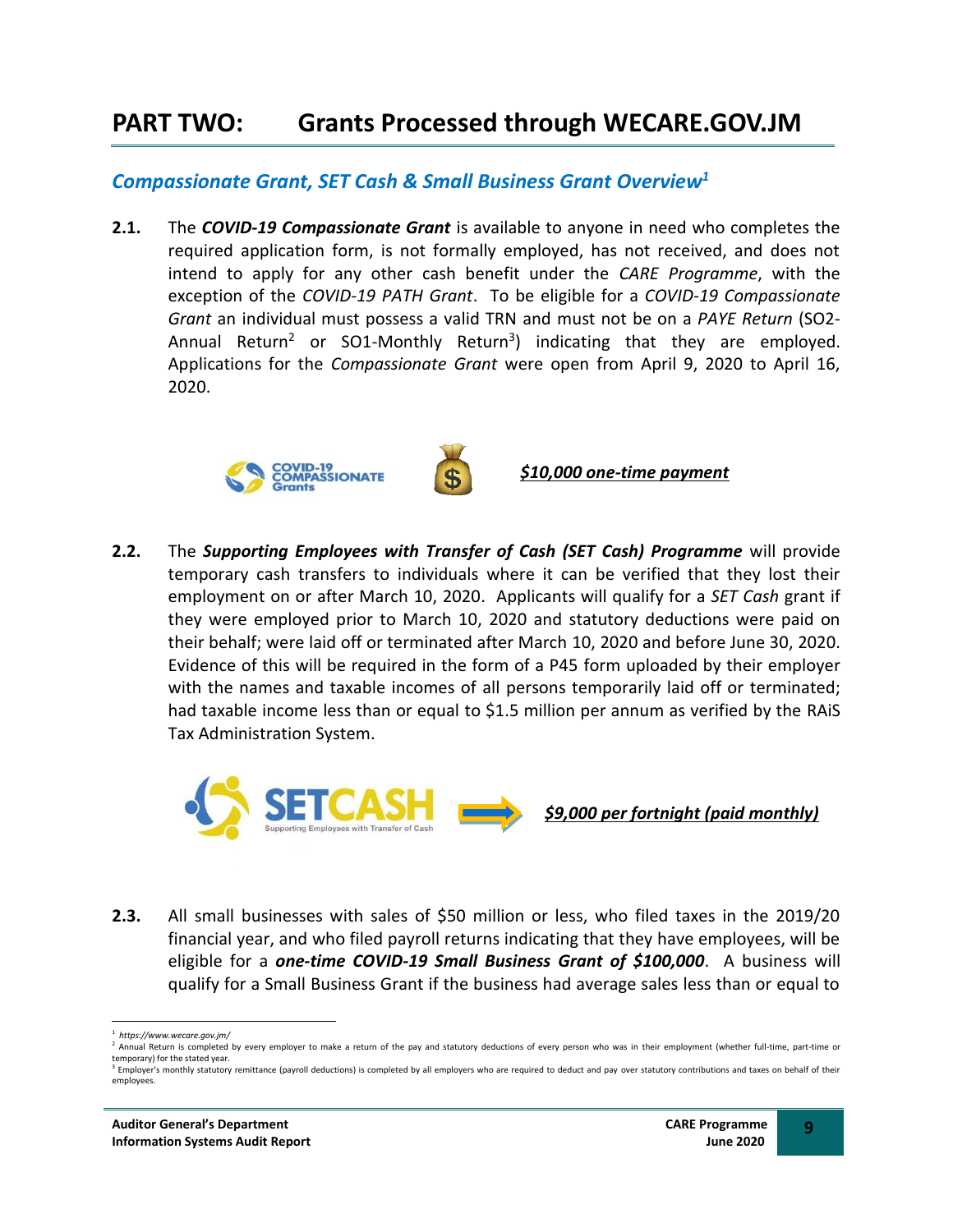\$50 million per annum for the 3-year period 2017-2019; must be a registered business which has filed tax returns for year of assessment 2019 financial year; filed payroll taxes which indicate that it has employees and this is verifiable in the form of the revised S01 form via the RAiS Tax Administration System.

# <span id="page-9-0"></span>*Eligibility Determination*

#### <span id="page-9-1"></span>*Compassionate Grant*

**2.4.** The *CARE Programme* has an inherent risk that an employed person may benefit under the *Compassionate Grant* component, where an employer fails to submit monthly and annual returns to TAJ within the stipulated periods. The late submission of monthly and annual returns to TAJ may result in the MoFPS distributing *Compassionate Grants* to individuals who are currently employed. In our previous report, we indicated that 394 of the applicants reflected as eligible for a *Compassionate Grant* in the *CARES Portal System* were ineligible based on the qualifying criteria. Subsequently, eGovJa reexecuted the eligibility test resulting in 352 applicants being classified as ineligible, 38 pending (awaiting further eligibility checks), and four cancelled.



*Additional eligibility tests conducted by eGovJa and TAJ resulted in a total of 1,442 applicants being classified as ineligible due primarily to their names appearing on either a monthly or annual return submitted to TAJ. eGovJa indicated that further analysis will be required because approximately 61% or 886 of the 1,442 affected applicants are likely to be pensioners who are being paid from their former employer's payroll resulting in them appearing on a S01 monthly return.* 

**2.5**. We also noted that the eligibility status of 400 applications was revised to pending, while 205 individuals cancelled their applications for the Compassionate Grant. eGovJa indicated that applicants who were previously held in a pending state because they appeared on an annual return for 2019, indicating that they were employed in 2019, but did not appear on the *S01* monthly return for March or April 2020 because they were no longer employed, were not ruled eligible until May 13, 2020.

## <span id="page-9-2"></span>*SET Cash Grant*

**2.6.** We compared the *SET Cash* grant applications in the *CARES Portal System* with the P45s and payroll tax returns in RAiS to confirm the eligibility status of each applicant based on the *CARE Programme's* eligibility requirements. This revealed that 56 *SET Cash* grant applicants who were previously classified as eligible are in fact ineligible because of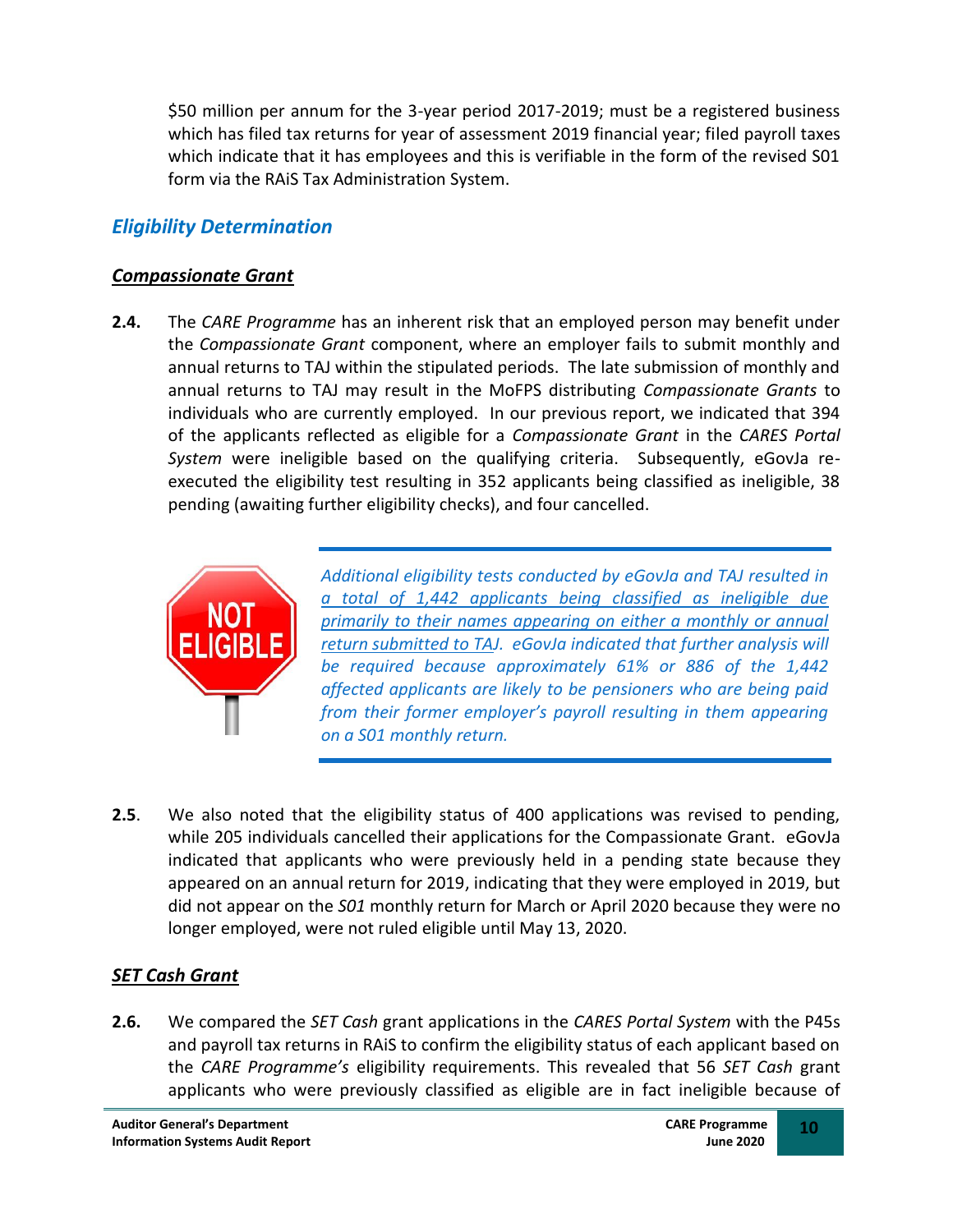anomalies associated with the P45s in relation to the payroll tax returns, including multiple and or amended P45s, submitted by employers. Eleven of these applicants were paid *SET Cash* grants for April 2020.

**2.7.** We found that 5,534 applicants whose P45s were submitted in March 2020 indicating that they were terminated also appeared on a payroll tax return for April 2020 suggesting that they were employed. These cases were forwarded to TAJ for further investigations. TAJ subsequently advised eGovJa to place a hold on 259 of the 5,534 applicants pending a further review of their status.



*We also identified 1,813 applicants who only appeared on a March 2020 payroll tax return (the qualifying month) and was terminated the same month. These cases were also forwarded to TAJ for further investigation.*

## <span id="page-10-0"></span>*Small Business Grant*

**2.8.** We compared the *Small Business Grant* applications in the *CARES Portal System* with the Income Tax and Payroll Tax returns in *RAiS* to confirm the eligibility status of each applicant based on the *CARE Programme's* eligibility requirements. We found that the applicants that were deemed eligible met the eligibility requirements of filing income tax returns for 2019; average sales for 2017 to 2019 below \$50 million, and also had employees.

## <span id="page-10-1"></span>*Bank Account Validation*

- **2.9.** All eligible applicants' banking information should be validated with the respective commercial bank before transfer to the Accountant General's Department for payment. We reviewed the bank validation process to determine whether each eligible applicant's banking information was verified prior to being batched for payment.
- **2.10.** Our review revealed that the banking information (account holder's name and account number) of all eligible *Compassionate Grant, SET Cash and Small Business Grant*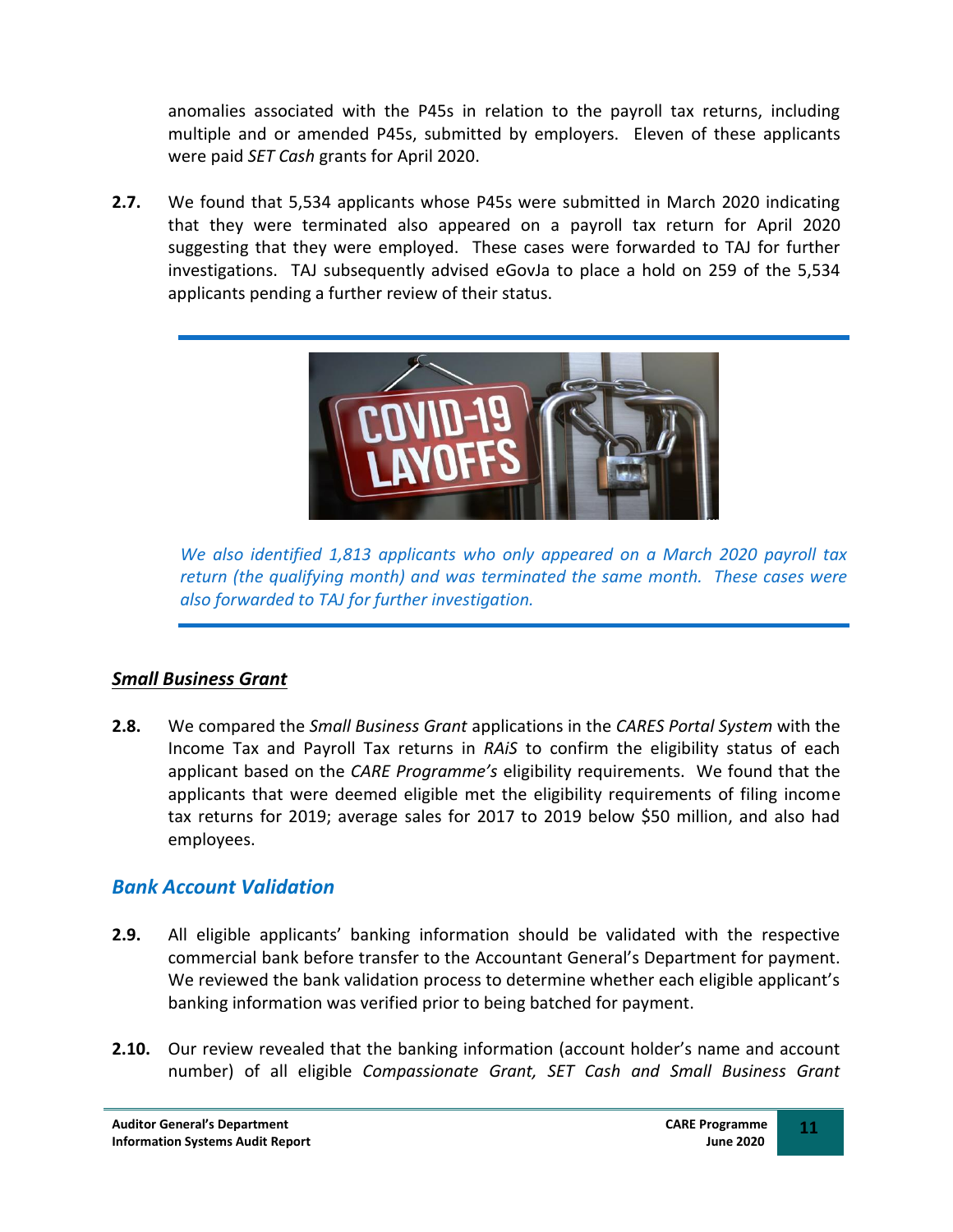applicants who were batched for payment had been validated with the respective commercial bank.

#### <span id="page-11-0"></span>*Batching, Approval and Disbursement*

**2.11.** We reviewed the batching process to verify that only eligible applicants with valid banking information or who selected a remittance agency or other approved financial institution were actually batched for payment. Tests were also conducted to verify that only batched payments were approved and disbursed.

#### <span id="page-11-1"></span>*Compassionate Grant*

- **2.12.** As at May 5, 2020, a total of 264,825 eligible applications were batched for payment having met the eligibility and banking validation requirements under the *CARE Programme*. Our analysis revealed that all payments were approved by the MoFPS and transferred to the Accountant General's Department (AGD) for payment. As at June 5, 2020, the AGD's records indicated that all 264,825 applicants were paid (i.e. funds sent to a remittance agency or bank account).
- **2.13.** However, an analysis of the most recent reports submitted by the remittance agencies, revealed that *Compassionate Grants* relating to 22,754 applicants totalling \$227,540,000 remained uncollected as at May 26, 2020. Where the amounts remain uncollected after June 30, 2020, the remittance agencies are contractually required to return the sums to the Ministry of Finance and the Public Service.

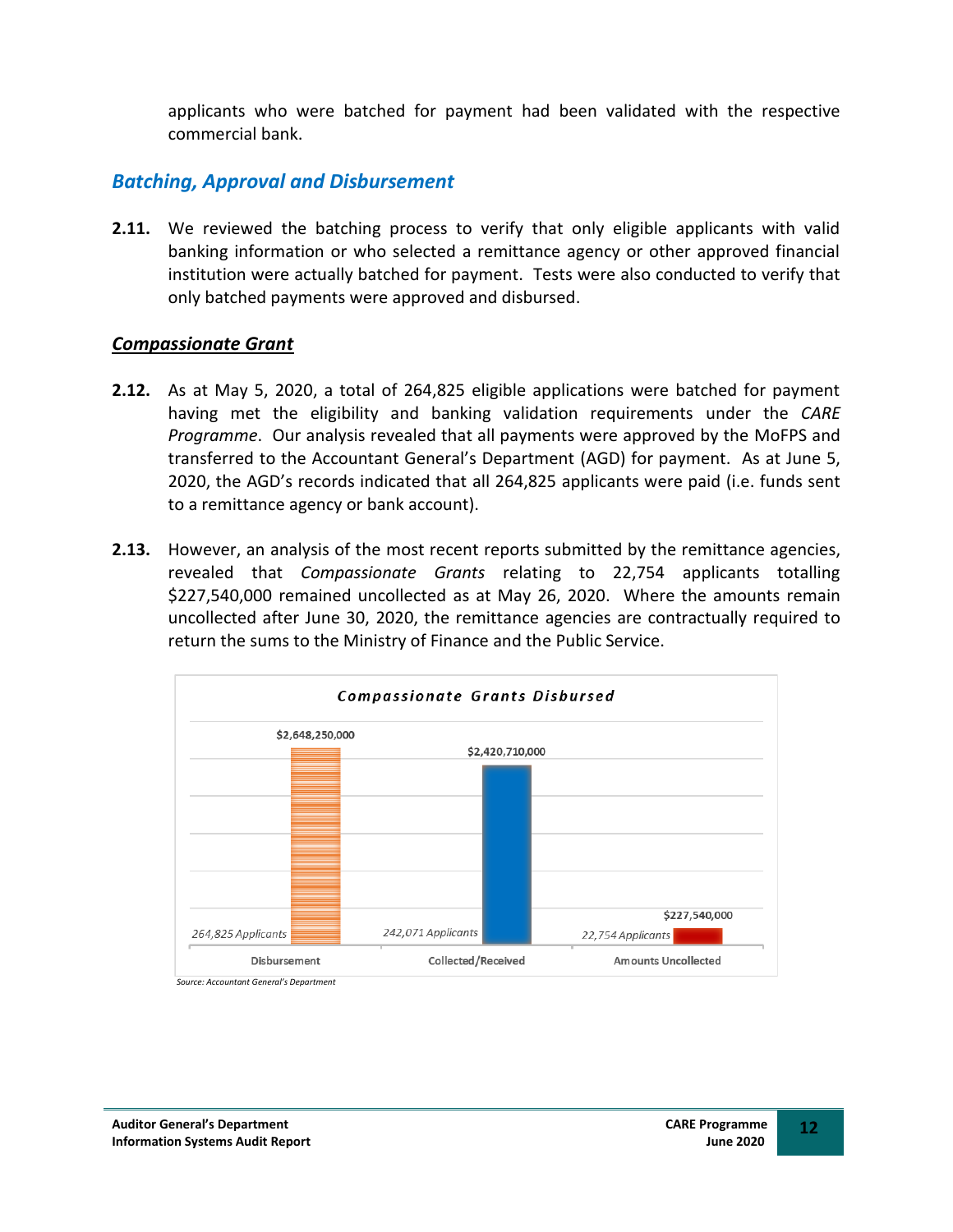#### <span id="page-12-0"></span>*SET Cash Grant*

**2.14.** As at June 5, 2020, a total of 17,214 eligible *SET Cash* applications were batched and transferred for payment having met the eligibility and banking validation requirements under the *CARE Programme*. Our analysis revealed that all payments were approved by the MoFPS and transferred to the AGD for payment. As at June 5, 2020, the AGD's records indicated that 17,013 applicants were paid and the remaining 201 were being processed for payment.



#### <span id="page-12-1"></span>*Small Business Grant*

**2.15.** As at June 1, 2020, a total of 580 eligible *Small Business* grant applications were batched and transferred for payment having met the eligibility and banking validation requirements under the *CARE Programme*. Our analysis revealed that all payments were approved by the Ministry of Finance and transferred to the Accountant General's Department (AGD) for payment. As at June 1, 2020, the AGD's records indicated that 579 applicants were paid and one was being processed for payment.

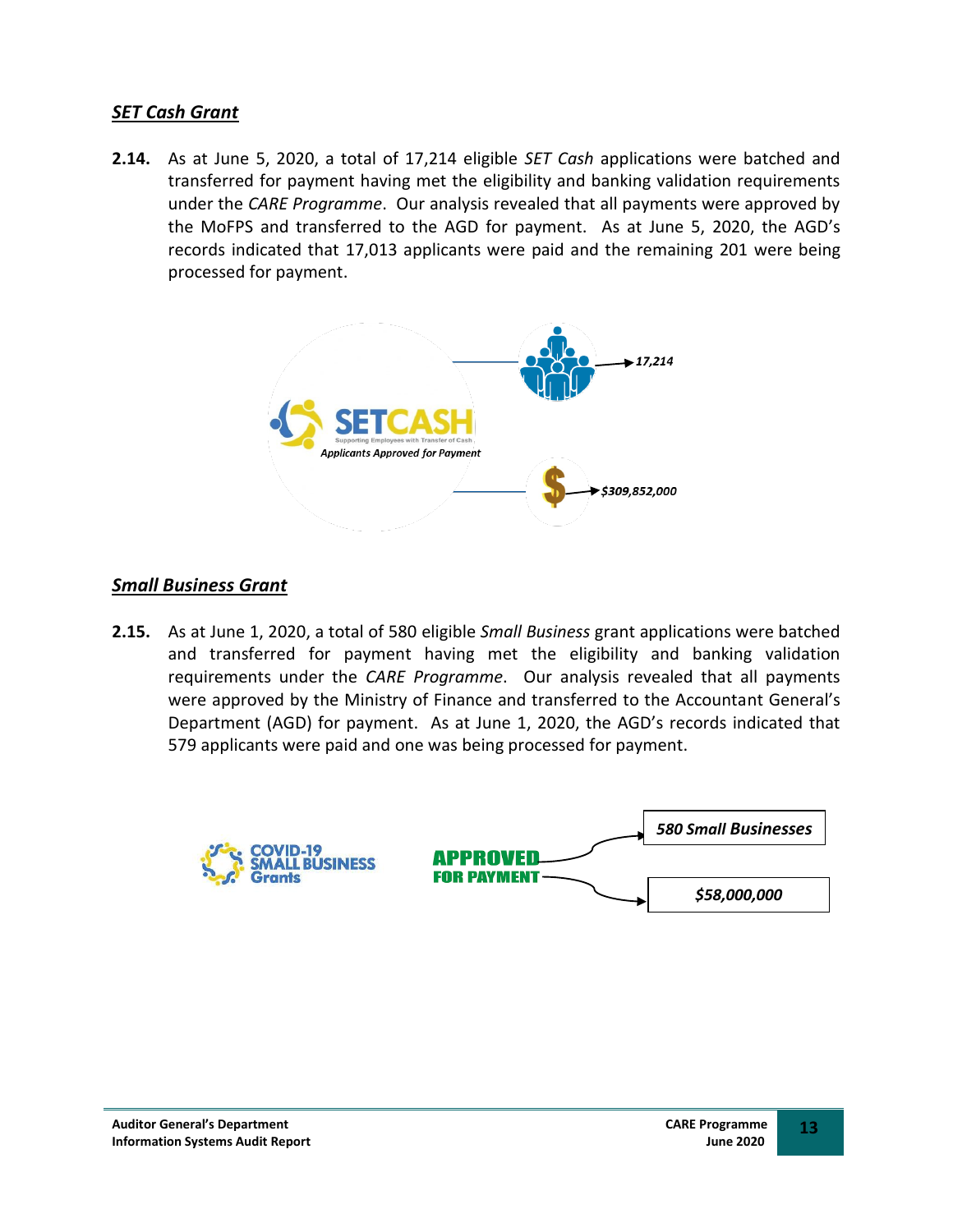#### <span id="page-13-2"></span><span id="page-13-1"></span><span id="page-13-0"></span>*Background*

- **3.1.** Persons enrolled in the *Programme of Advancement Through Health and Education* (PATH) were scheduled to receive two equal payments in the period April to June 2020. However, the COVID-19 PATH Grant will add another payment of equal size, increasing the total number of payments in the April to June 2020 period to three. The Ministry of Labour and Social Security (MLSS) administers the PATH programme. MLSS utilizes a Beneficiary Management Information System (BMIS) to maintain and manage the PATH beneficiaries. Applications for the PATH programme are entered on the BMIS at the thirteen parish offices island wide.
- **3.2.** We conducted a review of the payment of the COVID-19 PATH Grant to determine whether only qualified and legitimate PATH beneficiaries benefited under this component.

#### <span id="page-13-3"></span>*Additional PATH beneficiaries for May 2020*

**3.3.** We found that an additional 8,933 beneficiaries were added to the May 2020 payroll resulting in an increase of \$58,770,400 in approved benefits over April 2020. Our review of the beneficiary information in the BMIS revealed that only 3,145 or 35 percent of the 8,933 additional beneficiaries had a "registered " status indicating that they had met all criteria for the PATH Programme and had submitted the required documents and signed the requisite agreement.



*Pending: Documents outstanding.*

Applicant: All required documents have been submitted. Individuals with an "Applicant" status will be marked as "Accepted" if they fall within the PATH quota, otherwise they will be marked *as "Waitlisted".*

*Accepted: Enrolment complete and entered on BMIS; awaiting training and signing of Agreement.*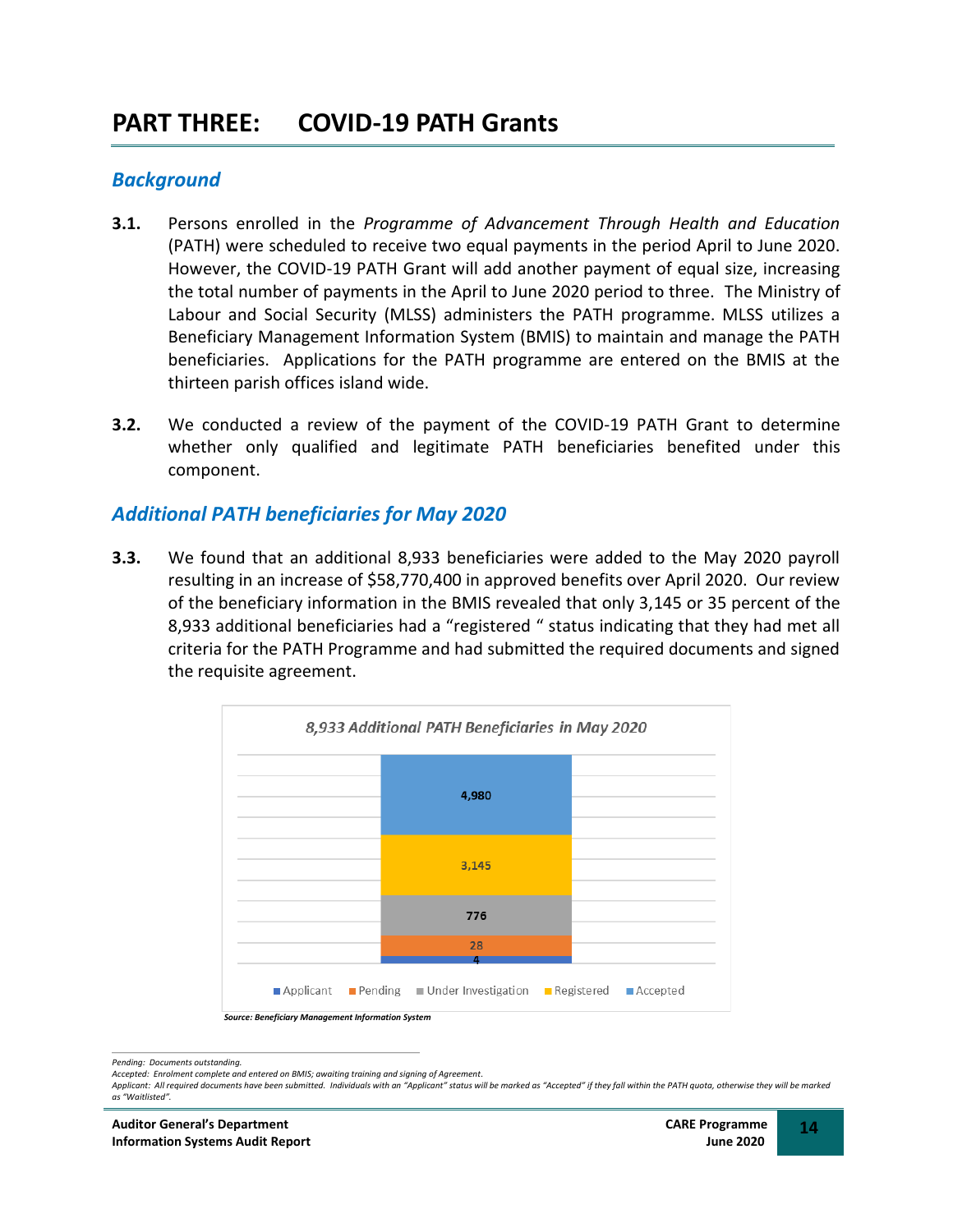- **3.4.** In response to our audit finding, MLSS placed a hold on the payment for the 8,933 beneficiaries and conducted a review to determine the actual eligibility status of each of the additional persons. The Ministry subsequently reported that 776 terminated individuals were "inadvertently included in the May 2020 payment…due to a glitch in the Beneficiary Management Information System (BMIS)". A total amount of \$5,413,100 was approved for payment, in May 2020, in relation to the 776.
- **3.5.** MLSS also acknowledged that 4,354 new beneficiaries did not sign the Agreement Letter as required by the PATH Operations Manual, but they satisfied the other requirements of the programme for eligibility. The Ministry indicated that for the May 2020 payment, "*the requirement to sign the Agreement Letter was relaxed owing to social distancing, reduced office hours and other measures implemented by the Government in response to the COVID-19 pandemic"*. The Ministry further advised that arrangements are currently being made for the beneficiaries to sign the Agreement Letter.
- **3.6**. The Ministry also indicated that 660 of the beneficiaries added in May 2020 relate to applicants who successfully completed the reapplication process but did not re-sign an Agreement Letter.
- **3.7.** In light of the discrepancy with the 776 individuals who were inadvertently included in the May 2020 payment list, the Ministry should review its systems to ensure that the controls in place to enforce the eligibility requirements for PATH beneficiaries are operating effectively to reduce the risk of irregular or erroneous payments. MLSS should take the necessary steps to ensure that only legitimate beneficiaries who have satisfied all the requisite criteria are paid the COVID-19 PATH Grants.